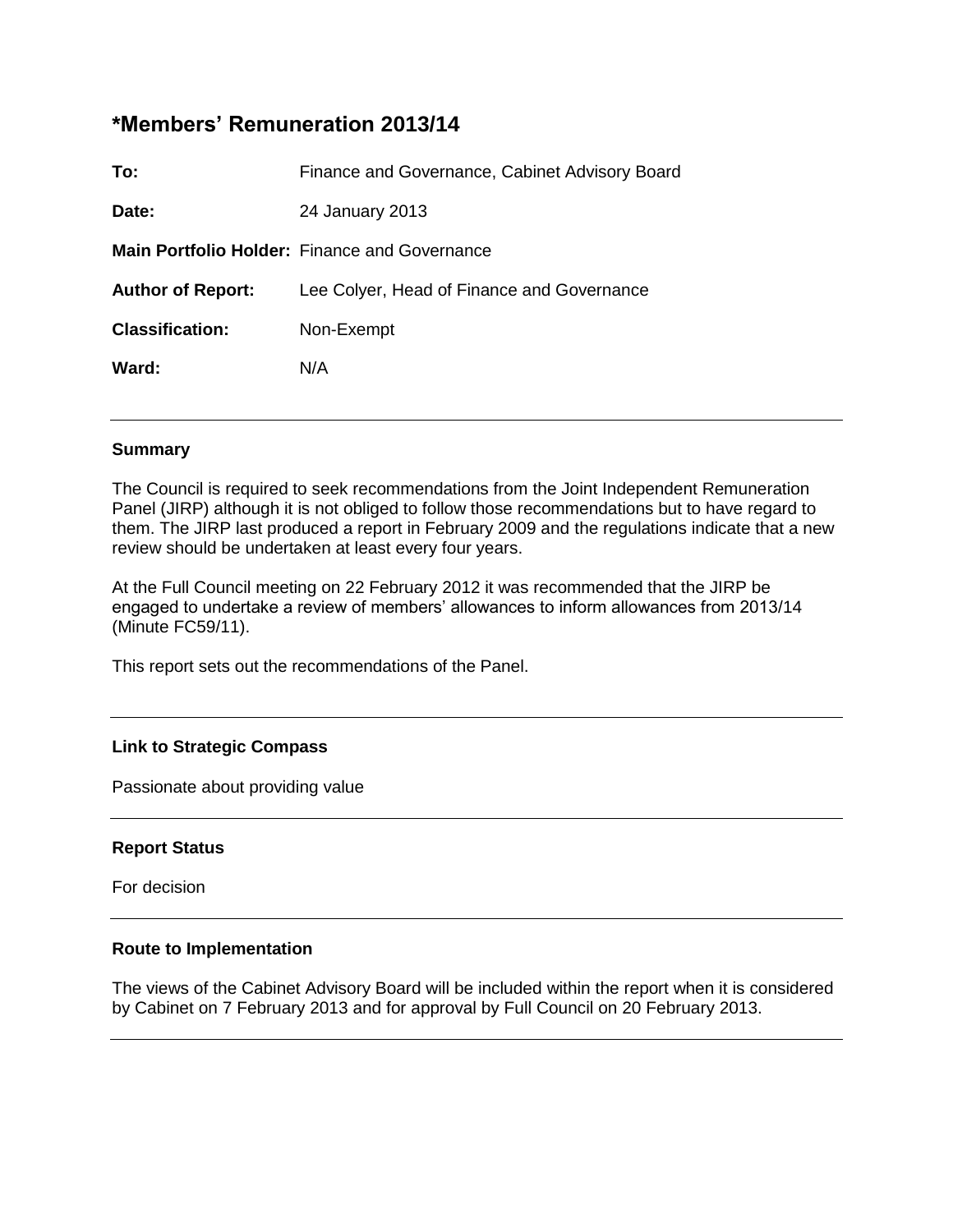# **BACKGROUND/INTRODUCTION**

- 1. The Council is required to review its members' allowances scheme annually, although it may be amended by the Council at any time. The Council is required to publicise the scheme when set.
- 2. When reviewing a scheme the Council must have regard to the recommendations of its Independent Remuneration Panel. However, it is the responsibility of the Council to determine the scheme having regard to all appropriate matters and the Council is not bound by the recommendations of the Panel.
- 3. The Joint Independent Remuneration Panel was established to review and make recommendations on members' allowances for Sevenoaks, Tonbridge & Malling and Tunbridge Wells Borough Councils in November 2001.
- 4. In undertaking a comprehensive review of members' allowances the JIRP will ascertain the volume of work required for members of this Council and the governance structure which determines the level of additional work and responsibilities for Chairmen and Vice Chairmen. The JIRP also takes into account movements in local pay of residents and then deducts 40 per cent to represent the public spirit element to arrive at a schedule of alowances.
- 5. The Council has previously decided to phase in the recommendations, however the amounts for the Leader and Cabinet members have never fully reached the level recommended by the JIRP. The Council has also annually considered whether the original allowances should be uplifted for inflation and each year has decided not to do so.

# **WHAT IS THE ISSUE THAT REQUIRES A DECISION AND WHAT DOES THIS MEAN FOR THE PEOPLE OF TUNBRIDGE WELLS?**

- 6. The report of the JIRP is included at Appendix B and is the result of a thorough independent review which includes detail of the basis for its recommendations.
- 7. The Council currently has 48 elected members representing 20 wards plus 5 independents. The total allowances and expenses paid in 2011/12 amounted to £382,000.
- 8. Not all councils are the same, as the range and level of services differ considerably which in part determines the level of knowledge, workload and public engagement required. The Council also needs to attract the right mix of individuals to become councillors from all walks of life, not just those who can afford not to work or who have spare time. To compensate for a proportion of the time required to be a councillor an allowance is paid along with other costs arising from the role such as childcare and travel expenses.
	- 9. During the year the Council has introduced new governance arrangements which have further reduced the overall cost as follows:
		- There are now only five Cabinet members rather than six as the Leader has continued to be responsible for his portfolio without the need for another Cabinet member; this has saved £8,990;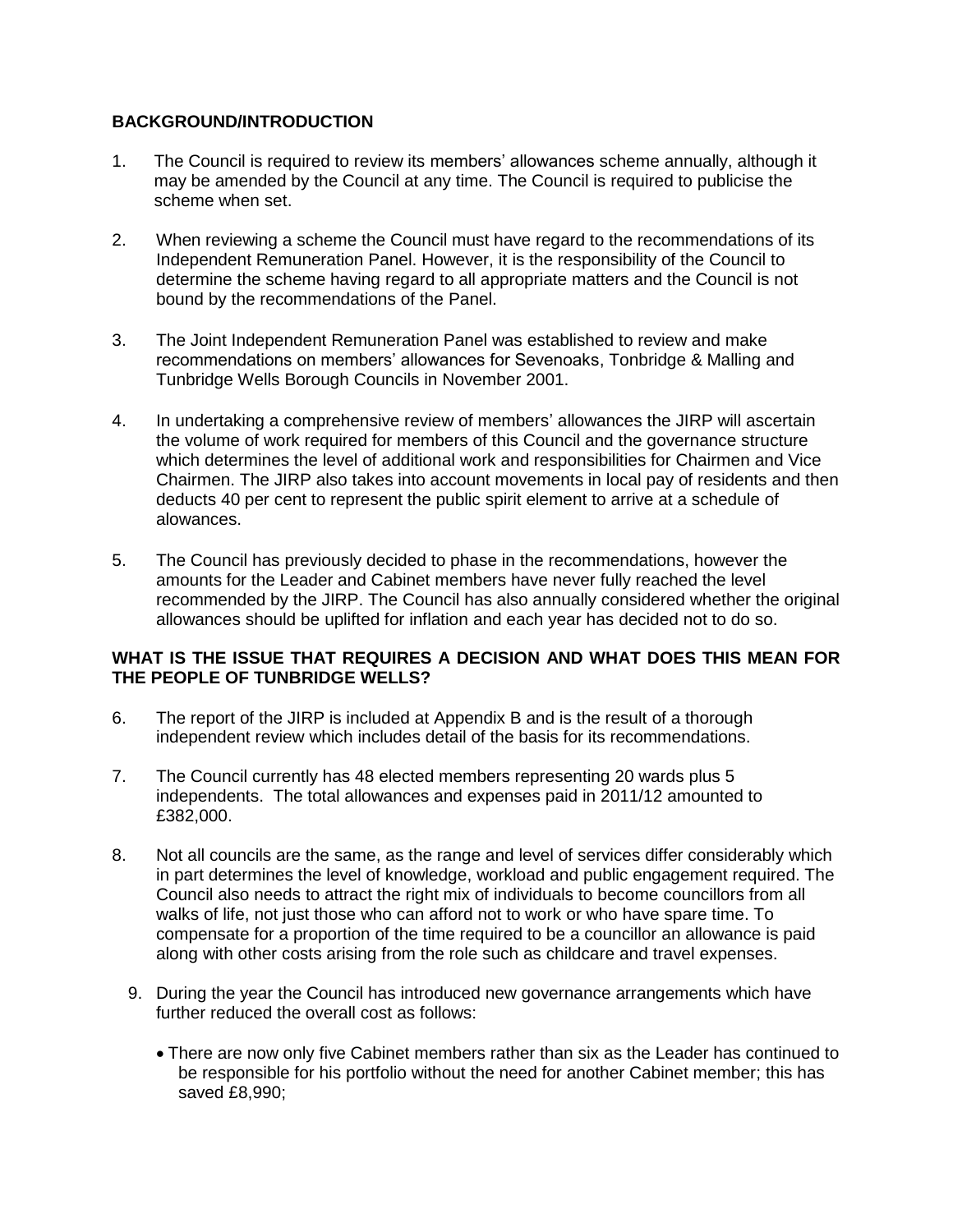- The abolition of the Standards Committee has saved £5,600; and
- The decision to pay all mileage allowances at the HMRC official rate also saved a further £6,000.
- 10. Following a review of the governance arrangements and the running of Cabinet Advisory Boards it is further proposed to reduce the two planning committees to just one which will further save £7,320.
- 11. The Local Authorities (Members' Allowances) (England) Regulations 2003 Part 3 (13), allow for any member to elect to forego all or part of their allowance entitlement. The relevant form needs to be completed annually which is available from the Head of Finance and Governance. Through this arrangement £5,000 is saved annually.

# **Specific Issues for Consideration**

- 12. Appendix C shows the approved allowances for 2012/13 along with those recommended by the JIRP **costing an additional £37,000** and an alternative proposal for Council to consider which would result in **no additional cost**.
- 13. The main changes are as follows:

# **Basic Allowance**:

It is recommended by the Panel that the current allowance of £5,279 be increased using the methodology of working 15 hours per week multiplied by the average hourly wage of residents of £14.61 less 40% (public spirit) giving an allowance of £6,312 (+20%) or alternatively this could be set at £5,500 (+4%) which is less than the allowance paid to non-executive board members at Town and Country Housing Group.

- **For opposition group leaders** the Panel recommends an allowance of 5% of the basic allowance multiplied by the number of members. There will no longer be a fixed amount paid to all opposition group leaders as is currently the case.
- **Special Responsibility Allowances:**

**For the Council Leader and the Cabinet Members:** The Panel recommends a set multiple of the basic allowance of 3 and 1.5 times respectively. **For Chairmen:** It is recommended by the Panel that these all be a set multiple of the basic allowance and all Vice-Chairmen no longer receive a Special Responsibility Allowance apart from the Vice Chairman of the Planning Committee. (Under the alternative proposals the Vice Chairman of Licensing Committees would also continue to receive £495 each.)

# **Co-Optees Allowances**

The Panel recommends that these remain at £800 per annum.

#### **Carers' Allowances**

The Panel recommends that the childcare allowance increase from a maximum of £6.00 per hour to £6.19.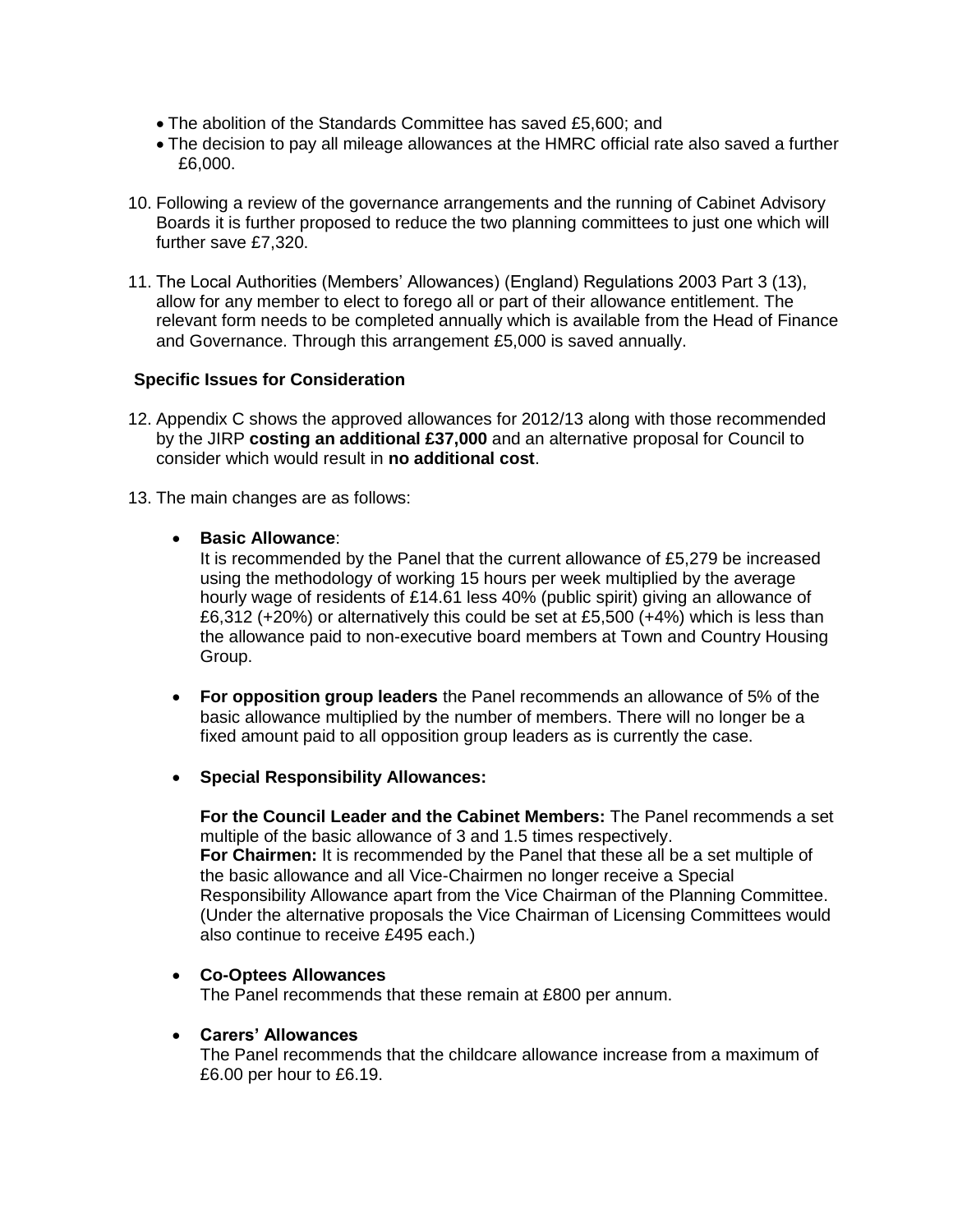The Panel recommends that the Dependent Carer's Allowance increase from a maximum of £15.50 per hour to £16.00 per hour.

- 14. Members do need to consider the unprecedented financial climate and the overall impact any changes to allowances will have on the Council's budget.
- 15. The Panel also recommend that the Council give serious consideration to reducing the number of councillors as a long-term strategic option to reduce the cost of representation.

### **WHO HAVE WE CONSULTED AND HOW? (OR WHO WILL WE CONSULT FOLLOWING THE DECISION?)**

16. The JIRP held discussion with the Leader of the Council, the leaders of other political parties, other members and senior officers. Details of the current scheme are published on an annual basis along with the payments made in a local newspaper and on the Council's website.

# **HOW WILL THE DECISION BE COMMUNICATED?**

17. Any comments from the Cabinet Advisory Board will be included within the report when it is considered by Cabinet on 7 February 2013 and for approval by full Council on 20 February 2013.

# **CONCLUSIONS**

18. The Council needs to determine a schedule of members' allowances which recognises the level of work required and encourages a broad range of people to be councillors whilst considering the impact on constrained public finances.

# **RECOMMENDATIONS:**

- 1. That the views of the Finance and Governance Advisory Committee are sought as to whether:
	- (a) The recommendation of the JIRP report should be implemented; or
	- (b) The proposed allowances using a multiple of the basic allowance of £5,500 be implemented and the multiple for the Leader and Cabinet be set at 3.5 and 2 times the basic allowance respectively; or
	- (c) An alternative schedule of allowances.
- 2. That serious consideration be given to reducing the number of councillors in the Borough.

# **REASON FOR RECOMMENDATIONS:**

19. There is an annual requirement for Council to set a scheme for members' remuneration and to commission an independent panel to inform the decision.

# **Contact Officer:** Lee Colyer, Head of Finance and Governance